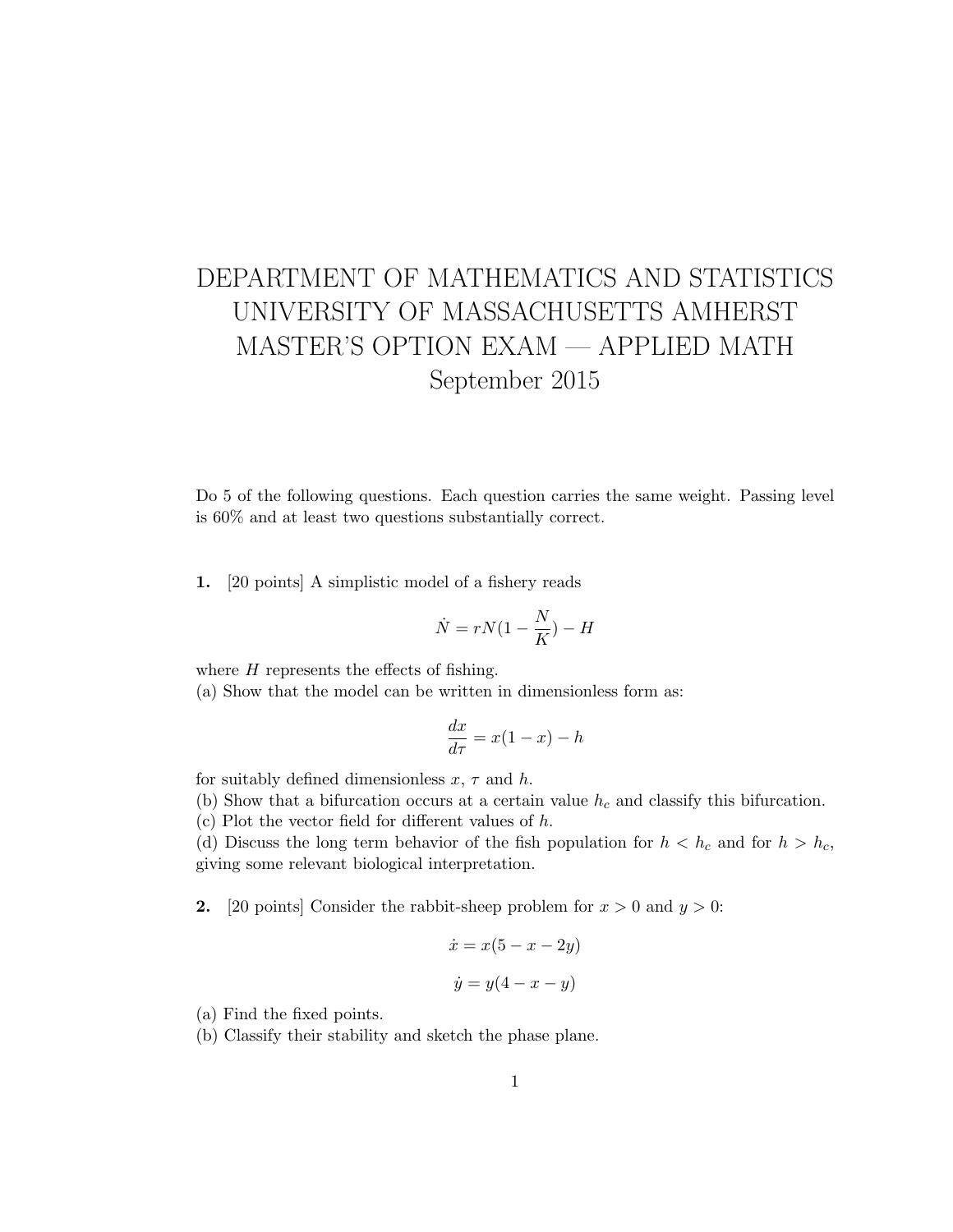(c) Explain why there can not be any limit cycles in this system.

3. [20 points] Consider the problem  $u_t = u_{xx}$  with homogeneous Dirichlet boundary conditions in  $(0, 1)$  and  $u(x, 0) = x$ . Solve the PDE by separating the variables, applying the boundary conditions and then the initial condition.

4. [20 points] Consider the wave equation  $u_{tt} = c^2 u_{xx}$  and the diffusion equation  $u_t = k u_{xx}.$ 

(a) Prove the uniqueness of the solution for the wave equation in  $(0, l)$  with initial conditions  $u(x, 0) = \phi(x)$ ,  $u_t(x, 0) = \psi(x)$ , and boundary conditions  $u_x(0, t) = 0$ ,  $u_x(l, t) = 0$ , by means of the energy method.

(b) For the diffusion equation, prove the uniqueness of its solution with initial condition  $u(x, 0) = \phi(x)$  and with homogeneous Dirichlet boundary conditions using the maximum principle.

(c) Prove the same thing as in (b), but now using the energy method.

5. [20 points] Solve the PDE,

$$
u_t + [(1 - u)u]_x = 0, \qquad (x \in R, t > 0).
$$

for the two initial conditions given below. For each case, does the solution exist globally? Explain your answer, and plot the solutions for typical times.

a) 
$$
u_1(x, 0) = \begin{cases} 0 & \text{if } x \le 0 \\ x & \text{if } 0 < x \le 1 \\ 1 & \text{if } x > 1 \end{cases}
$$
  
b)  $u_2(x, 0) = \begin{cases} 1 & \text{if } x \le 0 \\ 1 - x & \text{if } 0 < x \le 1 \\ 0 & \text{if } x > 1 \end{cases}$ 

6. [20 points]

- a) Solve the 2D Laplace's equation  $\Delta u = 0$ , in the exterior of a disk  $(r > 1)$  with boundary condition  $u(1, \theta) = 3 + 2\cos(4\theta) - \sin(2\theta)$ , and the condition that u must be bounded as  $r \to \infty$ .
- b) Solve the radially symmetric equation  $\Delta u = 12$  on the domain  $a < r < b$  in  $R^3$ , with vanishing boundary conditions.